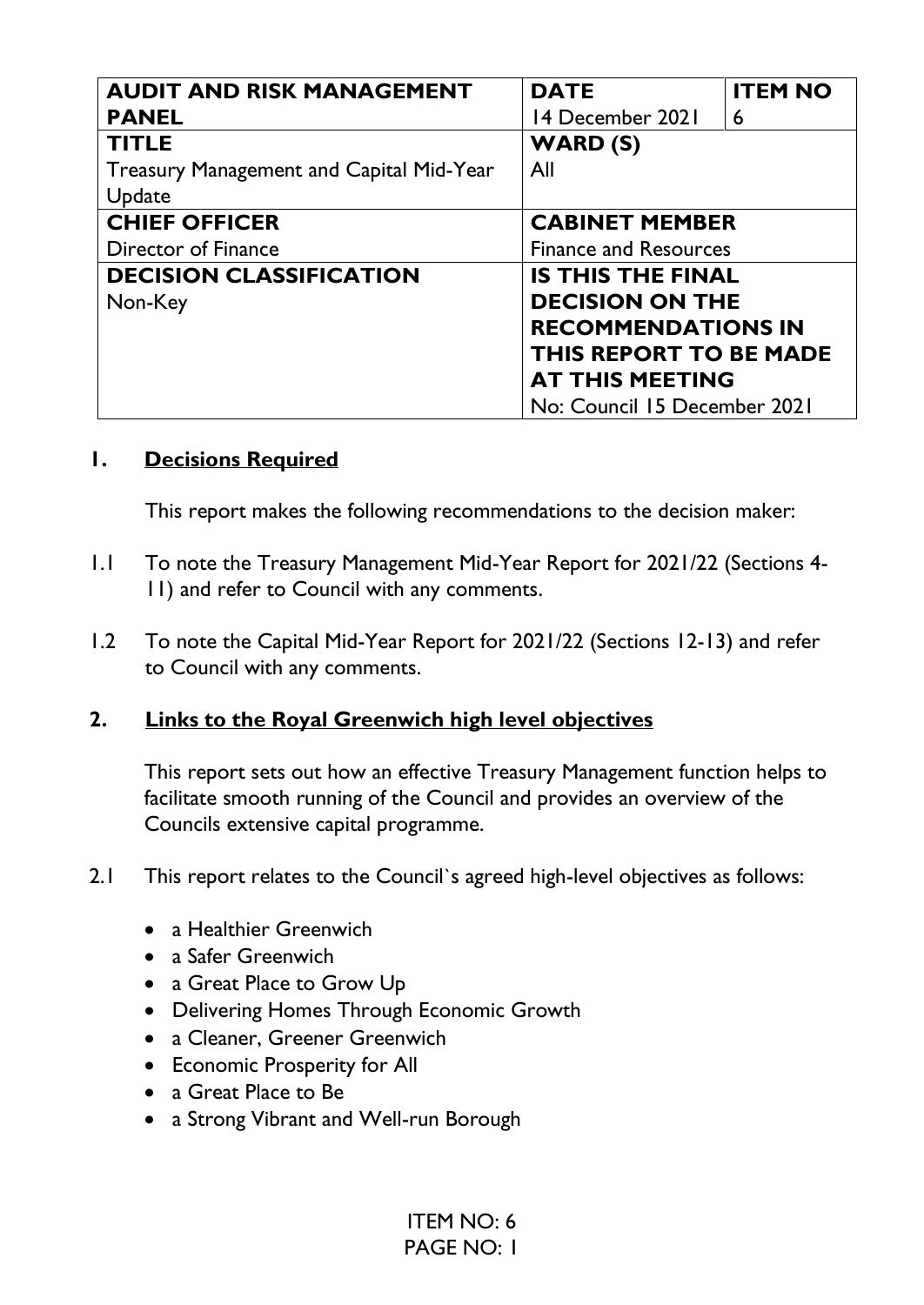### **3. Purpose of Report and Executive Summary**

3.1 The report comprises of two sections (Treasury Management Mid-Year 2021/22 and Capital Mid-Year 2021/22), and forms part of the established reporting and governance process for each area.

#### **Treasury Management**

3.2 Paragraphs 4-11 of the report meets the requirement of CIPFA's Code of Practice on Treasury Management to provide a mid-year report on treasury management activities, for the financial year 2021/22.

#### Capital Programme

- 3.3 Paragraphs 12-13 of the report sets out the mid-year forecast for 2021/22 and forms part of the Corporate Capital Strategy governance framework.
- 3.4 The mid-year positions will be further considered by Council in accordance with the joint governance arrangements set out within the Corporate Capital Strategy.

### **Treasury Management Mid-Year**

**4. Introduction and Background** 

### **Treasury Management Structure**

- 4.1 This Mid-Year Treasury Management Report covers:
	- Part 5 Treasury Management Position as at 30 September 2021
	- Part 6 Interest Rate Forecast
	- Part 7 Borrowing Report for 2021/22 to 30 September 2021
	- Part 8 Debt Rescheduling
	- Part 9 Investment Report for 2021/22 to 30 September 2021
	- Part 10 CIPFA Treasury Management Code Consultation
	- Part  $II$  Compliance with Treasury Limits

### **5. Treasury Management Position as at 30 September 2021**

5.1 The authority's treasury position as at 30 September 2021 is presented in Table 1 below.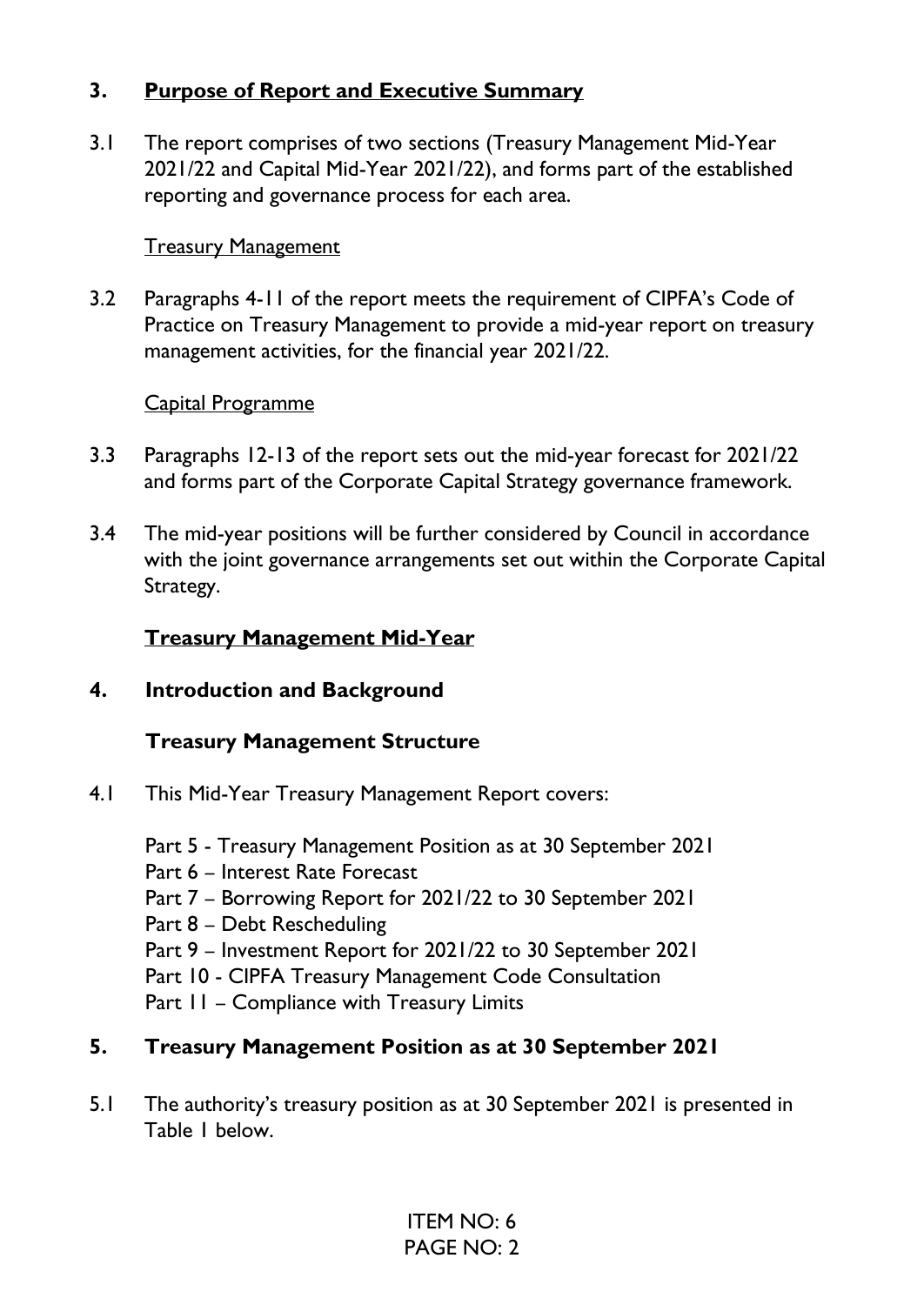Table 1 – Total Debt as at 30/09/21 (comparator as at 31/03/21)

| <b>Instrument</b>         | <b>Principal</b> |                         | Rate <sup>4</sup> |        | Maturity <sup>5</sup> |          |
|---------------------------|------------------|-------------------------|-------------------|--------|-----------------------|----------|
|                           | $Sep-21$         | Mar-21                  | $Sep-21$          | Mar-21 | Sep-21                | Mar-21   |
|                           | $\mathbf{f}$ m   | $\mathbf{f}$ m          |                   |        |                       |          |
| PWLB                      | 245.654 245.654  |                         | $\vert$ 4.54%     | 4.54%  |                       |          |
| Market Loans <sup>2</sup> | 129.000          | 129.000                 | 4.18%             | 4.18%  |                       |          |
| Amber MEEF <sup>3</sup>   | <b>II.560</b>    |                         | 0.96%             |        |                       |          |
| <b>Total Debt</b>         |                  | $386.214$ 374.654 4.31% |                   | 4.42%  | 32 years              | 33 years |

1 Public Works Loans Board – fixed rate maturity loans

2 These are market loans which are mainly Lenders Option Borrowers Option (LOBO) – loans from banks that are fixed rate for a period, with an option for the lender to revise the rate and a subsequent option for the borrower to repay without penalty

3 New loan taken out for street lighting programme across borough

4 The weighted average rate as at 30 September 2021

The residual weighted average maturity as at 30 September 2021

## Table 2 – Total Deposits as at 30/09/21 (comparator as at 31/03/21)

| <b>Instrument</b>     | <b>Principal</b> |          | Rate 6   |          | Maturity <sup>7</sup> |          |
|-----------------------|------------------|----------|----------|----------|-----------------------|----------|
|                       | $Sen-21$         | $Mar-21$ | $Sen-21$ | $Mar-21$ | $Sen-21$              | $Mar-21$ |
|                       | £m               | £m       |          |          |                       |          |
| <b>Total Deposits</b> | 175.99           | 125.23   | 0.04%    | 0.04%    | 14 days               | 6 days   |

<sup>6</sup> The weighted average rate as at 30 September 2021

The residual weighted average maturity as at 30 September 2021 on treasury related loans.

5.2 Councils would have to take more excessive risk if they want to earn the level of interest income commonly seen in previous decades as all short-term money market investment rates have only risen weakly since Bank Rate was cut to 0.10% in March 2020, where it has remained.

### **6 Interest Rate Forecast**

6.1 The revised forecast for interest rate and new PWLB loan rates from our Advisors is as shown in Table 3 below.

| Forecast*        | 2021       | 2022 |      |            |            |      | 2024 |
|------------------|------------|------|------|------------|------------|------|------|
| %                | <b>Dec</b> | Mar  | Jun  | <b>Sep</b> | <b>Dec</b> | Mar  | Mar  |
| <b>Bank Rate</b> | 0.25       | 0.25 | 0.50 | 0.50       | 0.50       | 0.75 | 1.00 |
| 5yr PWLB         | 1.50       | 1.50 | .60  | 1.60       | 1.70       | 1.70 | 1.80 |
| 10yr PWLB        | 1.80       | 1.90 | 1.90 | 2.00       | 2.00       | 2.10 | 2.20 |
| 25yr PWLB        | 2.10       | 2.20 | 2.30 | 2.40       | 2.40       | 2.40 | 2.60 |
| 50yr PWLB        | 1.90       | 2.00 | 2.10 | 2.20       | 2.20       | 2.20 | 2.40 |

*Table 3 - Bank Interest and PWLB Rate Forecast* 

\*PWLB forecasts using "Certainty Rate"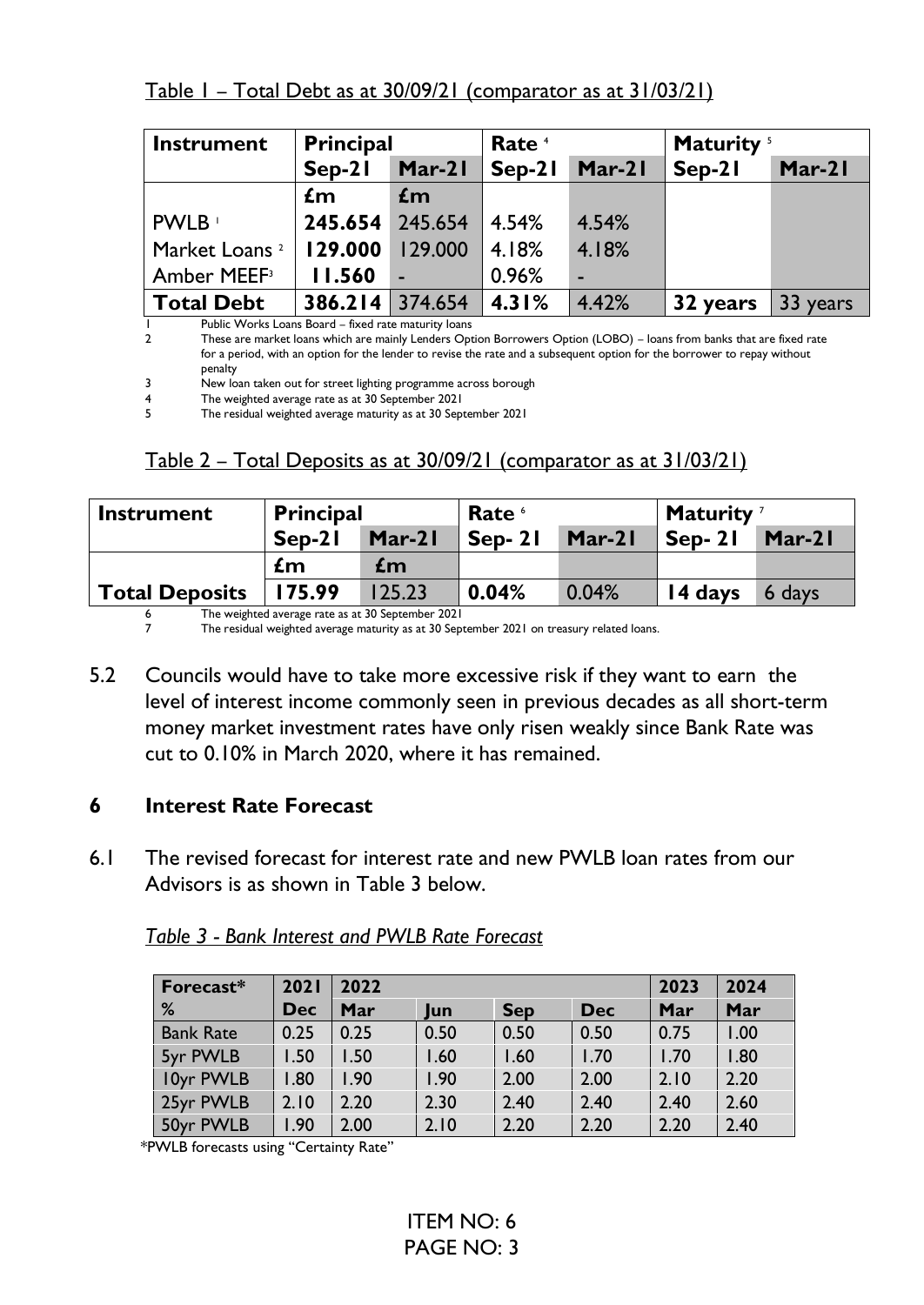# **7. Borrowing Report for 2021/22 to 30 September 2021**

7.1 The opening Capital Financing Requirement (CFR – the underlying need to borrow for capital purposes) for 2021/22 is £673m. Table 4 below shows the projected net increase in the borrowing requirement against projected actual external borrowing, with the level of under borrowing rising to £368m.

|                        | £'000   |                            | £'000    |
|------------------------|---------|----------------------------|----------|
| CFR at 31 March 2021   | 672,954 | Borrowing at 1 April 2021  | 374,654  |
| Add Approved           |         |                            |          |
| Borrowing:             |         | Add:                       |          |
| <b>Temporary Accom</b> | 24,510  | New Net Borrowing          | 11,560   |
| Regeneration           | 19,660  |                            |          |
| Leisure / Libraries    | 590     |                            |          |
| <b>HRA</b>             | 38,670  |                            |          |
| Less:                  |         | Less:                      |          |
| <b>MRP</b>             | (5,168) | <b>Borrowings Maturing</b> | (3, 455) |
| CFR at 31 March 2022   | 751,216 | Borrowing at 31 March 2022 | 382,759  |

| Table 4 - Projected Borrowing Need versus Physical Borrowing |  |  |
|--------------------------------------------------------------|--|--|
|                                                              |  |  |

- 7.2 The only new borrowing that has been undertaken during the first half of the 2021/22 financial year is the loan with Amber MEEF to facilitate the delivery of the LED for a street lighting programme. The loan interest rate was benchmarked against PWLB at the time and was 0.70% lower. The loan also aided in supporting the underlying Capital Financing Position in helping to externalise some of internal borrowing position. Further consideration will be given to converting some additional internal borrowing to external borrowing. This would need to be considered in the context of the levels of internal borrowing over the short to medium term.
- 7.3 Increased investment such as the Greenwich Builds programme are driving an increase in the CFR. The council keeps its use of internal and external borrowing under review.
- 7.4 Chart 1 below shows the debt portfolio by amounts maturing each year (and the average rate of the respective debt). The majority of the debt is not due
- to mature for at least 32 years. Thus, even with the possibility of LOBO options being exercised (Chart 2), this provides for a long period of low refinancing risk for sums already borrowed.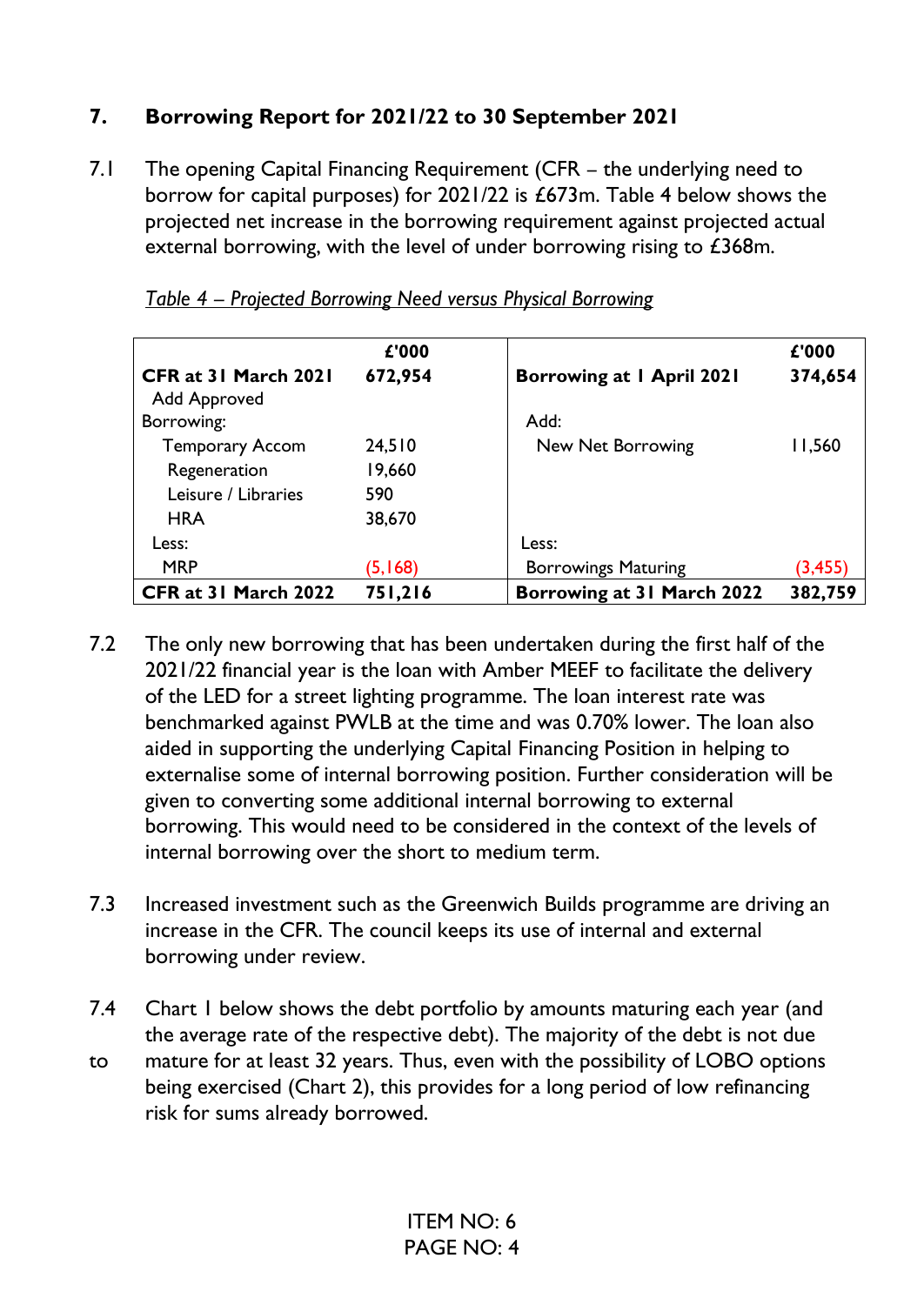



*Chart 2 – Debt Portfolio Maturities and Rates (with LOBO Options Date Exercised)* 



- 7.5 The average interest rate on the debt portfolio has remained relatively low (compared to previous decades) in recent years and is currently 4.31%.
- 7.6 The weighted average duration of the portfolio is 32 years.

## **8 Debt Rescheduling**

8.1 Debt rescheduling opportunities have been limited due to the economic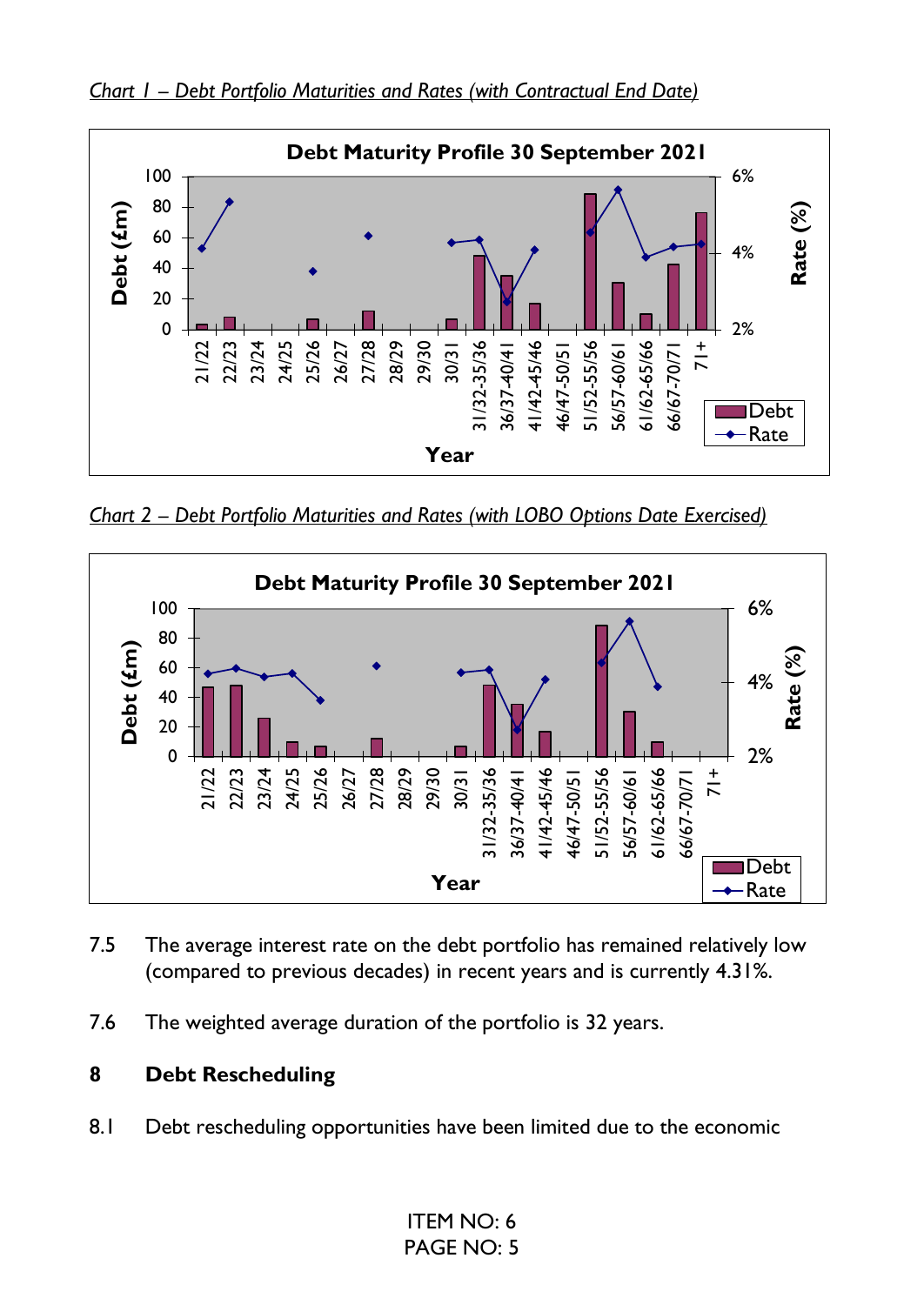climate and consequent structure of interest rates. No debt rescheduling was undertaken during the first half of the financial year.

### **9 Investment Report for 2021/22 to 30 September 2021.**

9.1 Table 5 compares the initial forecasts made in the 2021/22 Treasury Management Strategy with latest revisions.

| Initial Forecast | Year    | <b>Current Forecast</b> |
|------------------|---------|-------------------------|
| 0.10%            | 2020/21 | 0.10%                   |
| 0.10%            | 2021/22 | 0.10%                   |
| $ 0.10\%$        | 2022/23 | 0.25%                   |

*Table 5 – Investment Rates: Initial Forecast v Revised Forecast* 

9.2 During the first six months of the year, all investments made were in full compliance with the authority's treasury management policies and practices, prepared in accordance with the CIPFA guidance.

### **Investment Strategy**

- 9.3 In accordance with the Code, it is the authority's priority to ensure security of capital, maintain liquidity and to obtain an appropriate level of return, which is consistent with the authority's risk appetite.
- 9.4 Given this authority's risk-averse environment, investment returns are likely to remain relatively low, but overall treasury management operations will mitigate the effect of this for the current financial year.

### **Investment Counterparty Criteria**

- 9.5 The current investment counterparty criteria selection approved in the Treasury Management Strategy Statement is meeting the requirement of the treasury management function.
- 9.6 Security and liquidity have remained the priorities of the Council throughout the year in order to reduce counterparty risk as much as possible*.* The Council continues to hold an instant access business reserve account with NatWest, which is a part-nationalised institution. The government has indicated that it will take several years to return the bank to private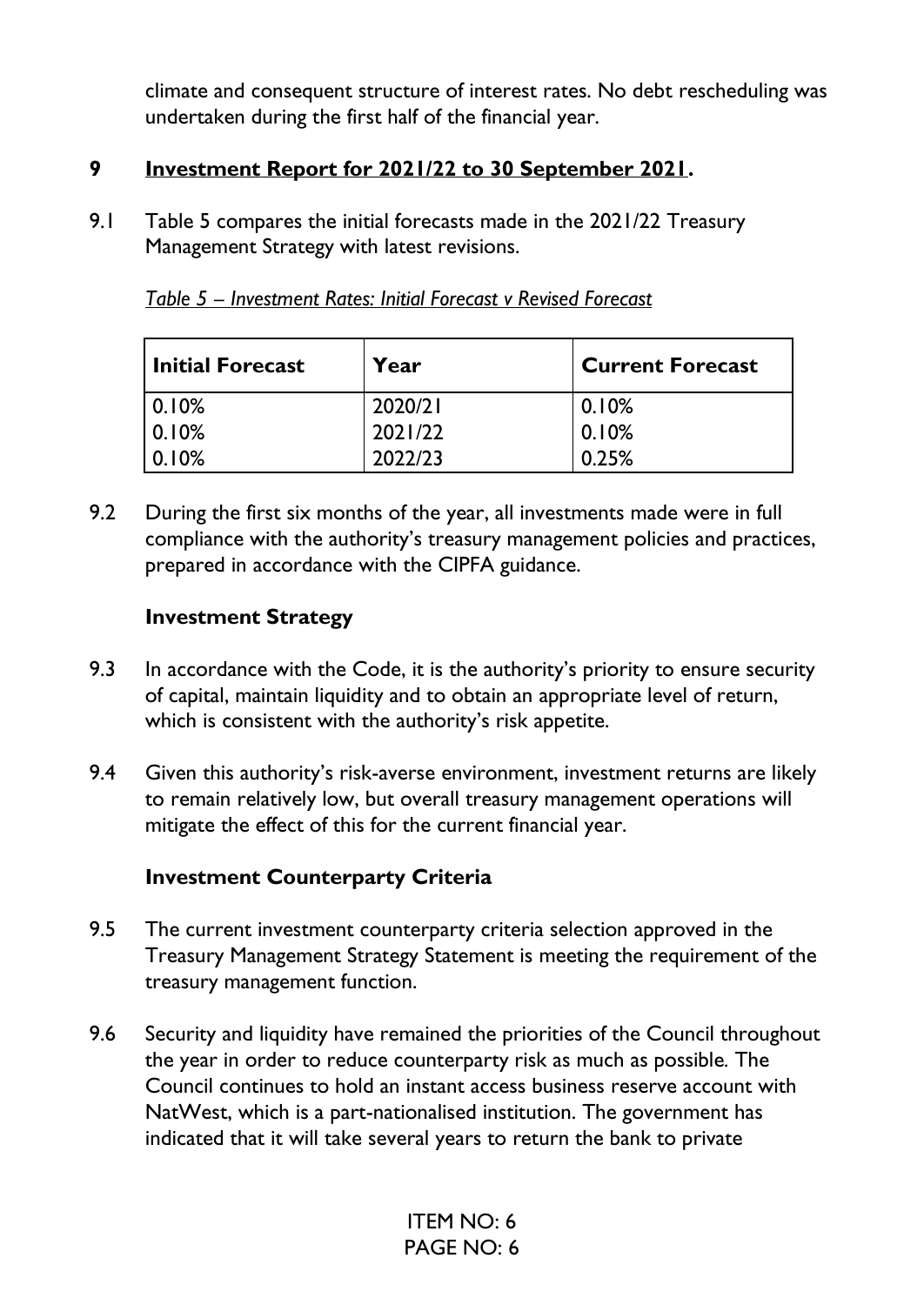ownership. Due to continued uncertainties surrounding the risk of investing in other UK banks and building societies, all other investments held by the Council were placed with the UK government either through its Debt Management Account Deposit Facility (DMADF) or through UK Treasury Bills.

9.7 The authority is using a combination of share price activity, credit ratings and economic news delivered via various sources including Bloomberg and external advisors, to ensure that decisions are made with the best real time information available.

## **10 CIPFA Treasury Management Code Consultation**

- 10.1 CIPFA has recently consulted on revising the Treasury Management and Prudential Codes. This is the second stage of consultation, with any changes now intended for a soft adoption in 2022/23 TMSS, with full implementation set to be expected for 2023/24 strategies. The key changes impact on Treasury Management Practices and Treasury Indicators;
	- TMP1 Risk Management Several changes are proposed in this area, mostly changes around wording to limit long investment purely for yield. The amended that would have the most step change if implemented would be requiring an organisation to set out policy and practices relating to environmental, social and governance (ESG) investment considerations. We still waiting for detail on this from CIPFA.
	- TMP2 Performance Management The change is to included measures of effective treasury risk management and not only measures of financial performance. This will mean the treasury team reporting against additional indicators that measure risk.
	- TMP6 Reporting Requirements and Management Information Arrangements- this is amended to included investment indicators, which was already required by regulation. No direct impact.
	- TMP8 Cash and Cash Flow Management- change aligned to the proposed change to treasury management indicators to implement the use of the liability benchmark. This change will be reflected in the TMSS report, which would now include a Liability benchmark indictor.
	- TMP10 Training and Qualifications CIPFA seek to update the current requirement to ensure that organisation recognises the importance of all staff and board / council members having the required skills and knowledge to be able to undertake their duties and responsibilities. This will mean having a training plan to make sure both staff and Member have sufficient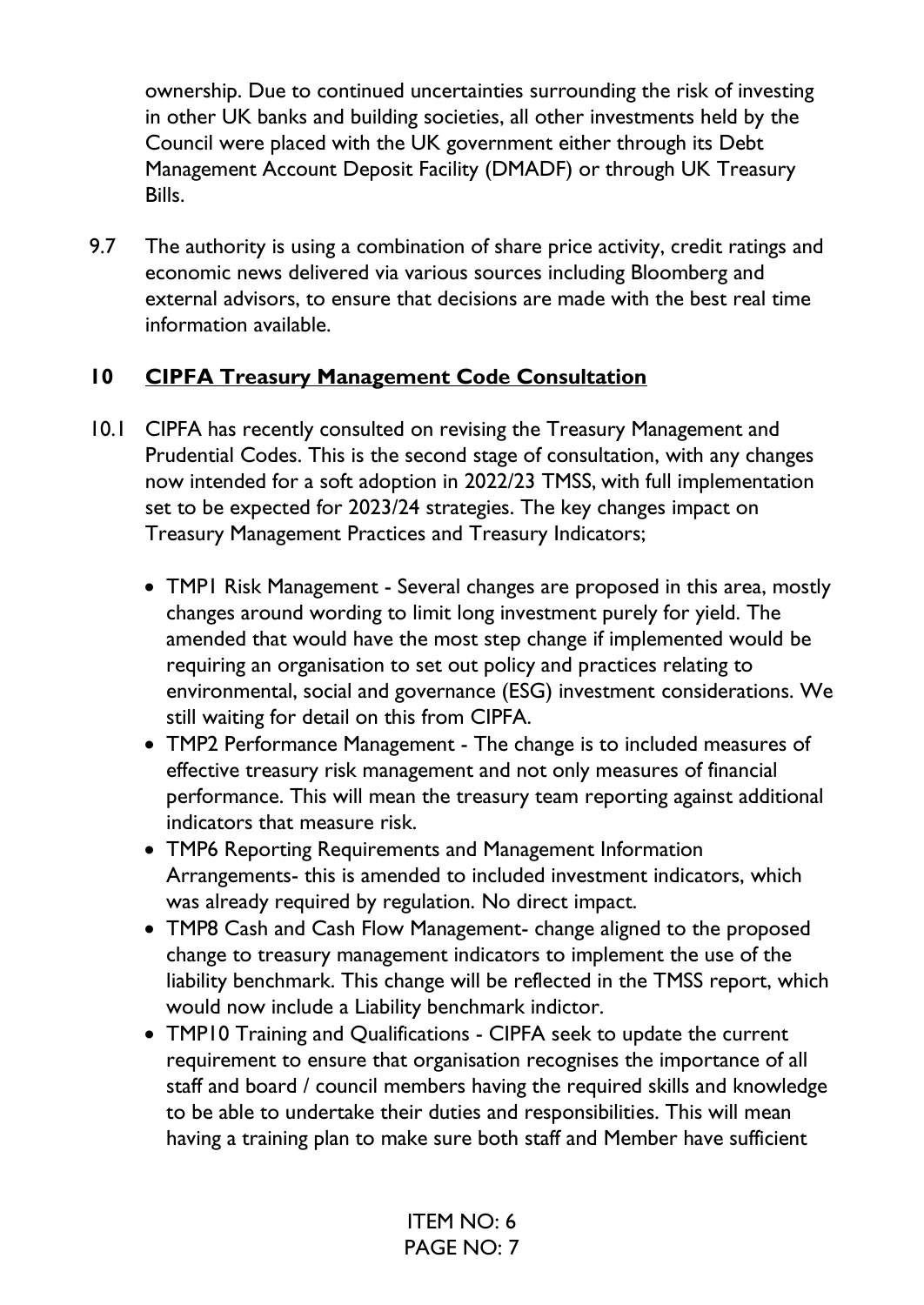training in carrying out their roles.

### **11 Compliance with Treasury Limits**

11.1 During the first six months of the financial year the authority operated within the treasury limits and Prudential Indicators set out in the authority's Annual Treasury Management Strategy Statement, per CIPFA Guidance. Treasury Management Indicators are shown in Appendix 1.

## **Capital Mid-Year 2021/22**

### **12. Programme**

12.1 On 25 February 2021 Full Council approved the Capital Programme (2021/22 - 2028/29) and adoption of the updated Corporate Capital Strategy, with a forecast outturn position of £277.27m for 2021/22. The following section notes movements in the approved programme against the February baseline position, with narrative provided on major changes within each subprogramme. With the delivery of the capital programme planned over multiple years, in-year underspends or overspends are, in the absence of changes to the programme arising from new decisions, generally indicative of slippage or acceleration of capital expenditure between financial years.

| Programme                                | <b>Base</b><br>2021/22 | <b>Revised Forecast</b><br>2021/22 | Variance |
|------------------------------------------|------------------------|------------------------------------|----------|
|                                          | £m                     | £m                                 | £m       |
| <b>Priority Investment</b>               | 30.53                  | 25.98                              | (4.55)   |
| Schools / Early Years                    | 23.11                  | 10.21                              | (12.90)  |
| Transformation                           | 21.09                  | 18.65                              | (2.44)   |
| Property                                 | 7.63                   | 5.92                               | (1.71)   |
| <b>Flexible Use</b>                      | 5.97                   | 6.45                               | 0.48     |
| Housing Investment (GF)                  | 2.00                   | 1.70                               | (0.30)   |
| Housing Development (GF)                 | 41.00                  | 35.01                              | (5.99)   |
| <b>Sub-total General Fund</b>            | 131.33                 | 103.92                             | (27.41)  |
| Housing Investment (HRA)                 | 46.61                  | 37.43                              | (9.18)   |
| Housing Development (HRA)                | 99.32                  | 78.40                              | (20.92)  |
| <b>Sub-total Housing Revenue Account</b> | 145.93                 | 115.83                             | (30.10)  |
| Total                                    | 277.27                 | 219.75                             | (57.51)  |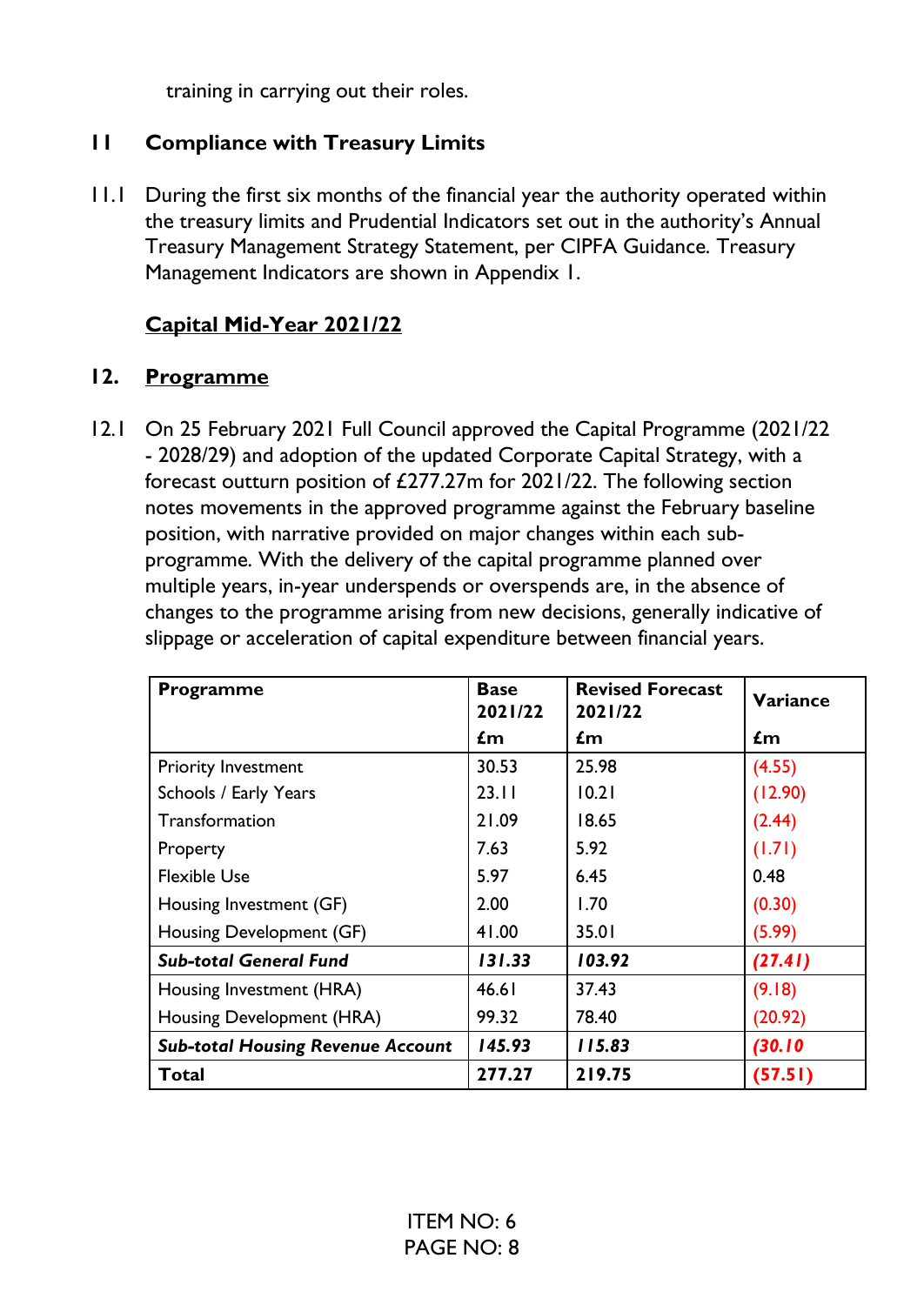### *Priority Investment*

- 12.2 Slippage has been encountered within the programme that has resulted in a net £4.55m reduction in forecast capital expenditure in-year. The main drivers for the intra year movement are;
	- Woolwich Leisure Centre Land assembly costs have been reprofiled to 2022/23, reflective of on-going discussions with  $3<sup>rd</sup>$  party land owners.
	- Woolwich Works Construction works are complete and the Trust held buildings are operational.
	- Housing Zones Slippage in the match funded programme by a further year.
	- Nathan Way Construction of 21 units has completed and occupation of the units is on forecast against the pre-commencement revenue modelling.
	- Covid-19 funding will be applied within the programme where there are clear and quantifiable cost arising from delays in accordance with Central Government guidance.

## *Schools / Early Years*

- 12.3 A significant reduction in the forecast in-year outturn position is projected.
	- An underspend has been generated within the Kidbrooke Park School relocation project at Kellaway Road, unutilised contingency resources, which are underpinned Basic Needs Grant, will be reprofiled within the Schools / Early years programme.
	- Funding allocated to the delivery of SEND places within the Borough has been reprofiled over future financial years pending a further decision by Cabinet on the School Place Planning allocations.
	- Delivery of the Planned Maintenance Programme, which delivers essential investment in the physical school's estates remains on programme.
	- Projects within the Public Sector Decarbonisation programme, approved by the Leader of the Council in April 2021, have been integrated within forecast. These works are fully funded from grant monies.

## *Transformation*

12.4 Movements in the forecast position for 2021/22 are driven by the following;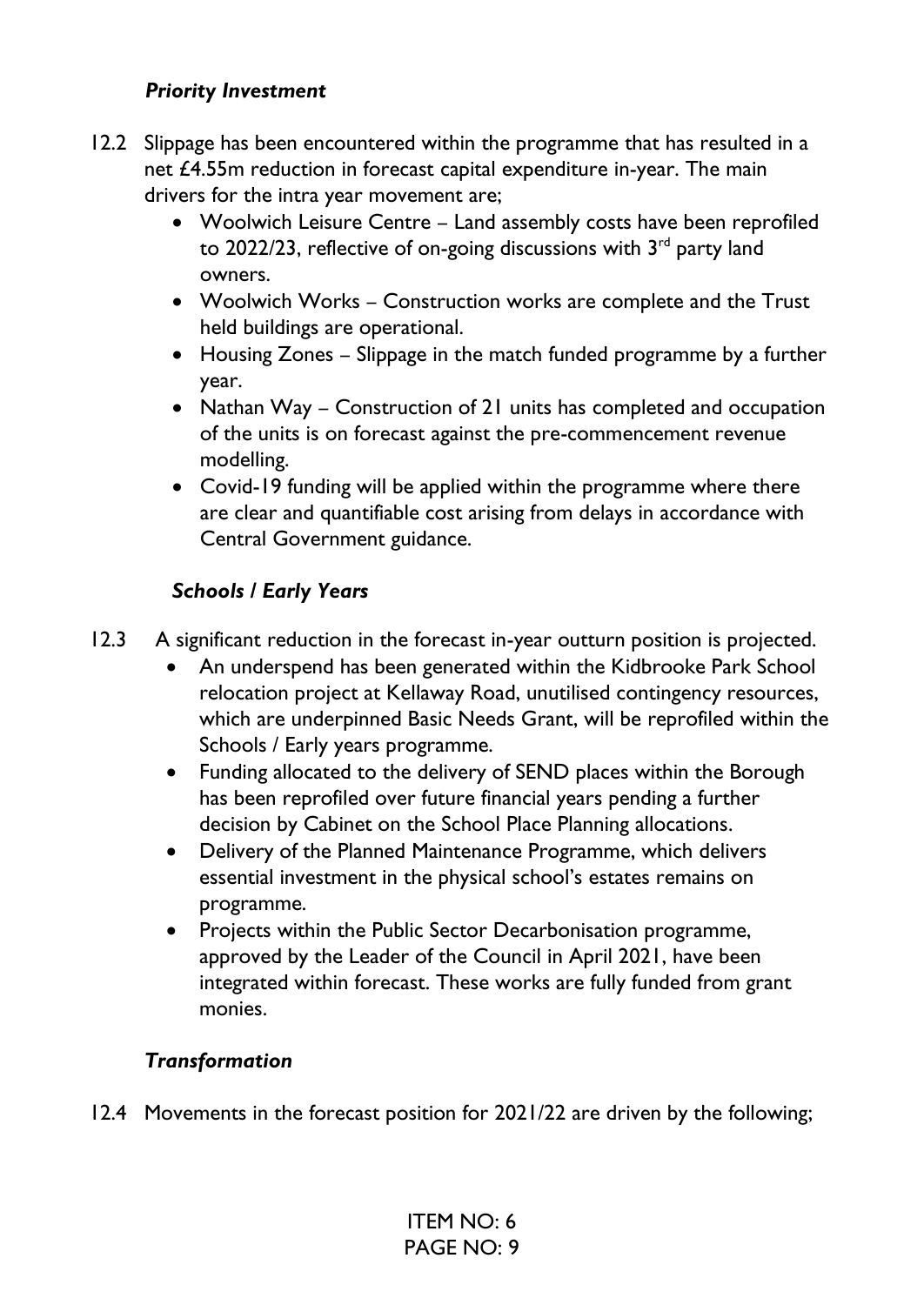- Vehicle Replacement Programme Expenditure profiles have been realigned to procurement and vehicle delivery forecasts., which have been delayed due to global supply chain issues, including the availability of microchips.
- LED Street lighting roll out has been impacted by additional planning and supply chain delays
- Investment in the Corporate digital infrastructure has been impacted upon by delays caused by Covid-19.
- The reprofiling of capital expenditure for these schemes does not impact on the previously reported overall programme position or individual project budgets.

## *Property*

- 12.5 Corporate property maintenance and condition works profiles have been updated. In-year movements have no effect on the forecast ten-year capital programme.
- 12.6 As with the Schools Programme, Public Sector Decarbonisation Schemes on the corporate estate have now been built into forecast.

### *Flexible Use*

12.7 Reprofile of expenditure forecast to 2021/22 from 2022/23. On 10 February 2021 the Local Government Secretary announced, as part of the Local Government finance settlement, a further 3-year extension to the Flexible Use programme to 31 March 2025. Whilst further details and guidance on this extension are awaited it is expected that the forecast slippage in the approved programme beyond 31 March 2022 will continue to qualify.

## *Housing Investment*

12.8 Expenditure has been reprofiled to reflect the decision of Cabinet on 20 October 2021 to extend HRA Housing Capital approvals to 31<sup>st</sup> March 2024, which has reprofiled  $\sim$  £9m of expenditure from 2021/22 to 2022/23.

### *Housing Delivery*

12.9 The programme has been updated to reflect the latest forecast expenditure to enable delivery of the Greenwich Builds Phase 1 programme. It is anticipated a decision report will be brought forward for approval by Cabinet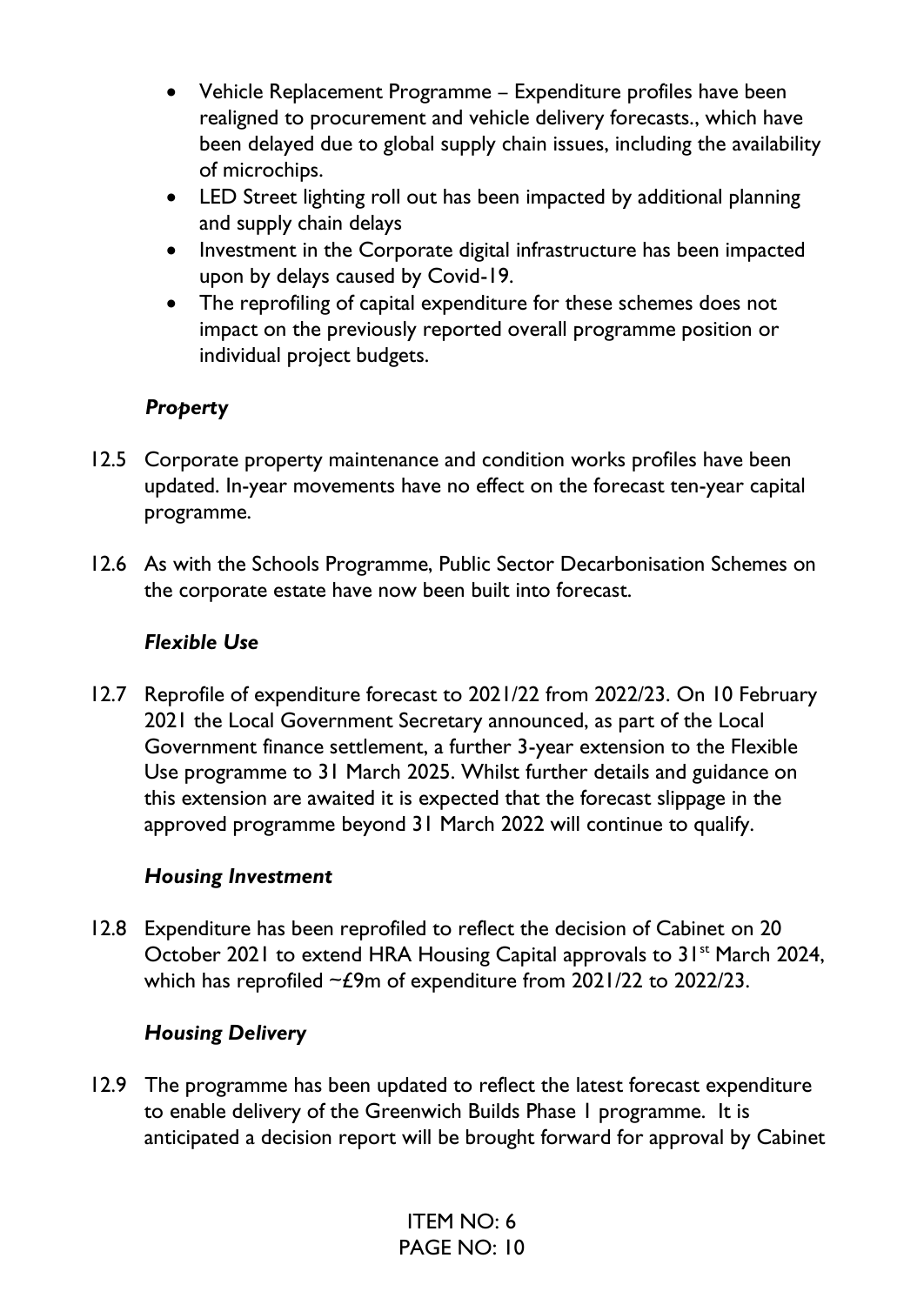to agree this increase in funding required and to set out the reasoning behind a slippage in the delivery programme.

## **13. Capital Financing**

13.1 Slippage in the programme of £57.51m as outlined above provides a short term cashflow benefit where the level of reserves at a corporate level is projected to be higher than forecast at 31 March 2021. However, as the underlying resource base contains ring-fenced elements, such as grants, pressures on individual schemes and programmes cannot necessarily be offset by capacity on other areas. A deficit in the programme continues to be forecast within year, this will result in an increase in the underlying borrowing requirement (CFR). As noted below, there will be mitigation against the impact of the rise in CFR in future years through the generation of both identified and unidentified capital receipts.

# **Capital Receipts**

13.2 Delays in the realisation of capital receipts adds pressure on the programme. The Strategic Asset Review, a Tier 3 MTFS project, is looking to deliver future capital receipts, on-going revenue savings and increased asset derived income. The project will seek to deliver over the next MTFS period, there will therefore be a short to medium-term impact on the Capital Financing Requirement (CFR), until disposals are identified and realised.

### **Grants**

13.3 The forecast application of grant funding income has been revised in-line with the capital expenditure forecast, particularly where grants are ringfenced or secured for a specific purpose.

### **Revenue & Major Repairs Reserve (MRR) Contributions**

13.4 General fund revenue contributions supporting the vehicle acquisition programme have been revised in accordance with the spend profile; whilst MRR contributions within the HRA remain materially unchanged.

### **Prudential Borrowing**

13.5 In-year borrowing forecasts have been adjusted in-line with projections on the Street Acquisition programme, LED Street Lighting scheme and profile of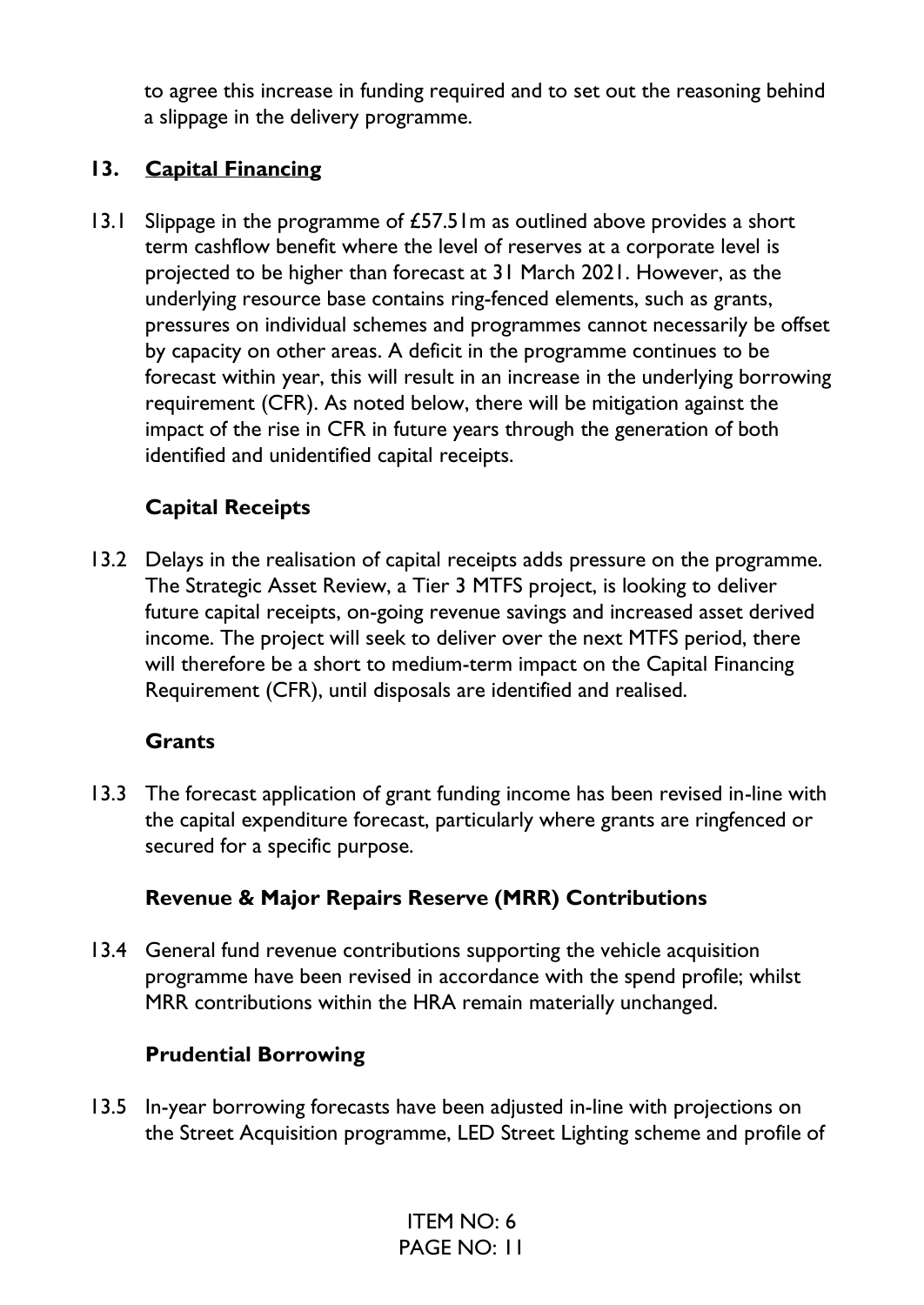investment by RBG in Leisure and Library assets.

13.6 The following table sets out in year movements in the anticipated resource position and is reflected in the forecast Treasury positions in Part 1 of this report.

| <b>Resource</b>                            | <b>Base</b><br>2021/22 | <b>Revised</b><br><b>Forecast</b><br>2021/22 | <b>Variance</b> |
|--------------------------------------------|------------------------|----------------------------------------------|-----------------|
|                                            | $\mathbf{f}$ m         | £m                                           | $\mathbf{f}$ m  |
| <b>Revenue Contributions</b>               | (9.47)                 | (10.06)                                      | (0.59)          |
| Capital Grants                             | (30.61)                | (18.99)                                      | 11.62           |
| Capital Receipts                           | (24.73)                | (19.90)                                      | 4.83            |
| <b>Prudential Borrowing</b>                | (17.53)                | (11.95)                                      | 5.58            |
| <b>Prudential Borrowing - Homelessness</b> | (28.70)                | (24.51)                                      | 4.19            |
| <b>Sub-total General Fund</b>              | (111.04)               | (85.40)                                      | 25.64           |
| <b>Housing Revenue</b>                     | (2.00)                 | (2.00)                                       | 0               |
| Capital Receipts                           | (63.77)                | (38.77)                                      | 25.00           |
| Major Repairs Reserve                      | (28.03)                | (28.92)                                      | (0.89)          |
| <b>Prudential Borrowing</b>                | (44.11)                | (38.67)                                      | 5.44            |
| Capital Grants                             | (8.02)                 | (7.47)                                       | 0.55            |
| <b>Sub-total Housing Revenue Account</b>   | (145.93)               | (145.93)                                     | 30.10           |
| Total                                      | (256.97)               | (201.23)                                     | 55.74           |

### **14. Capital Strategy development**

- 14.1 CIPFA has recently consulted on updates to The Prudential Code for Capital Finance in Local Authorities, which complements the revisions to the Treasury Management Code noted above.
- 14.2 The updated Prudential Code is set to be published in its final form in late 2021 and will be effective from the date of issue. However, due to the timing of the release and reporting timetables across the sector, CIPFA has confirmed that there will be a soft launch for the 2022/23, with Local Authorities expected to adopt the fundamental principles and not the full reporting and monitoring requirements. The implications of the Prudential Code consultation, which looks to strengthen controls around investments and sustainability, have been reviewed by officers. Along with revised capital strategy best practice guidance, the principles will be reflected in the updated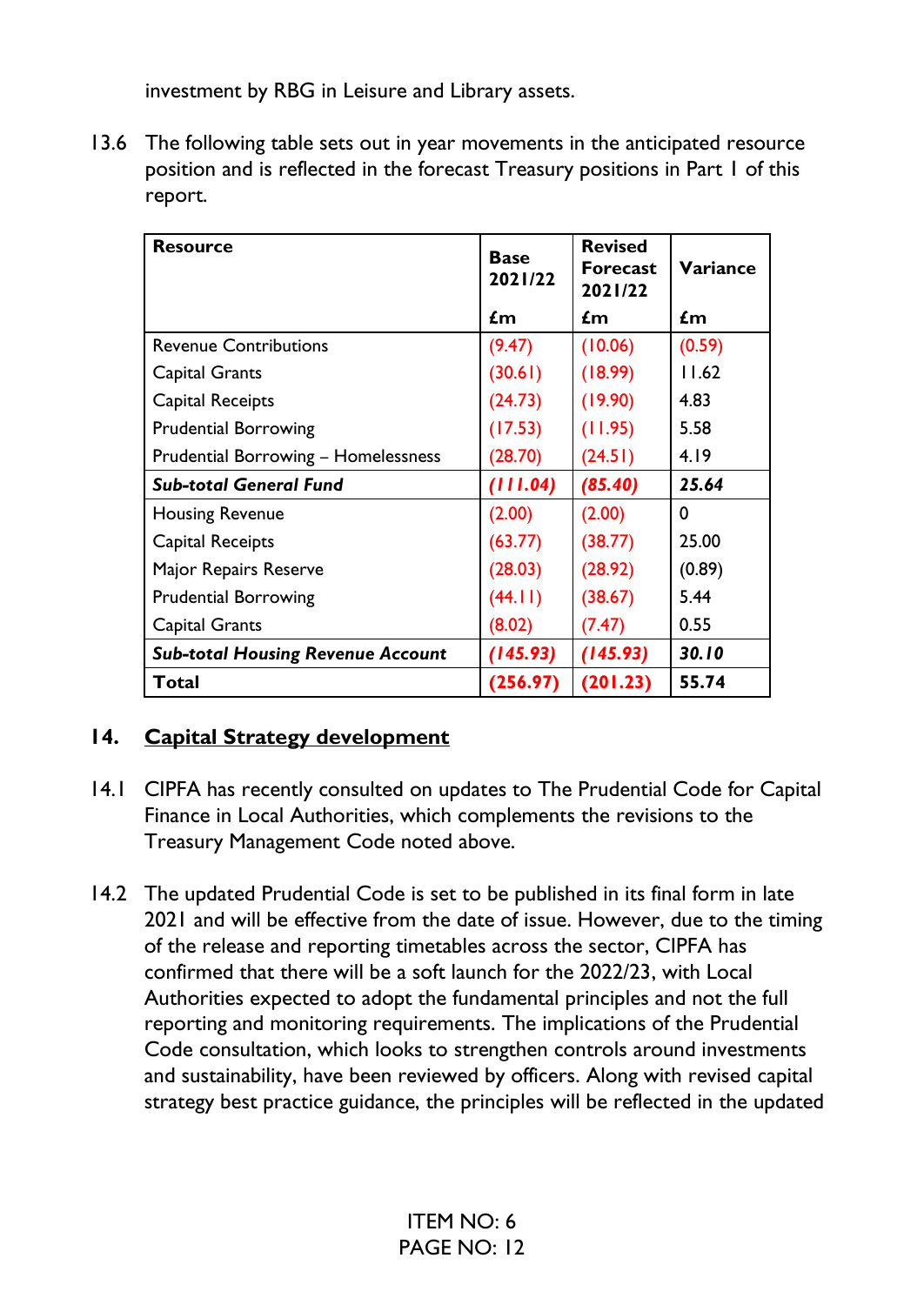Corporate Capital Strategy scheduled to be put before Members in February 2022.

### **15. Available Options**

15.1 Note the comments of the Audit and Risk Management Panel and;

Option 1 - Note the Treasury Management and Capital Mid-Year Position

### **16. Preferred Option**

16.1 Option I - Note the report.

# **17. Reasons for Recommendations**

17.1 The report sets out the Council's Mid-Year Treasury and Capital position for 2021/22 which are reflective of the approved treasury management practices, capital expenditure commitments, CIPFA Codes and statutory regulations and guidance.

### **18. Next Steps: Communication and Implementation of the Decision**

18.1 None.

## **19. Cross-Cutting Issues and Implications**

| <b>Issue</b>                                  | <b>Implications</b>                                                                                                                                                                                                                                                                                                                                                                                     | <b>Sign-off</b>                                                  |
|-----------------------------------------------|---------------------------------------------------------------------------------------------------------------------------------------------------------------------------------------------------------------------------------------------------------------------------------------------------------------------------------------------------------------------------------------------------------|------------------------------------------------------------------|
| <b>Legal including</b><br>Human Rights<br>Act | Under Section 151 of the Local<br>Government Act 1972, the Section 151<br>Officer has statutory duties in relation<br>to the financial administration and<br>stewardship of the Authority, including<br>securing effective arrangements for<br>treasury management.<br>The Local Government Act 2003 sets<br>the legal framework within which local<br>government may undertake capital<br>investments. | Azuka Onuorah,<br>Head of Legal<br><b>Services</b><br>29/10/2020 |
|                                               |                                                                                                                                                                                                                                                                                                                                                                                                         |                                                                  |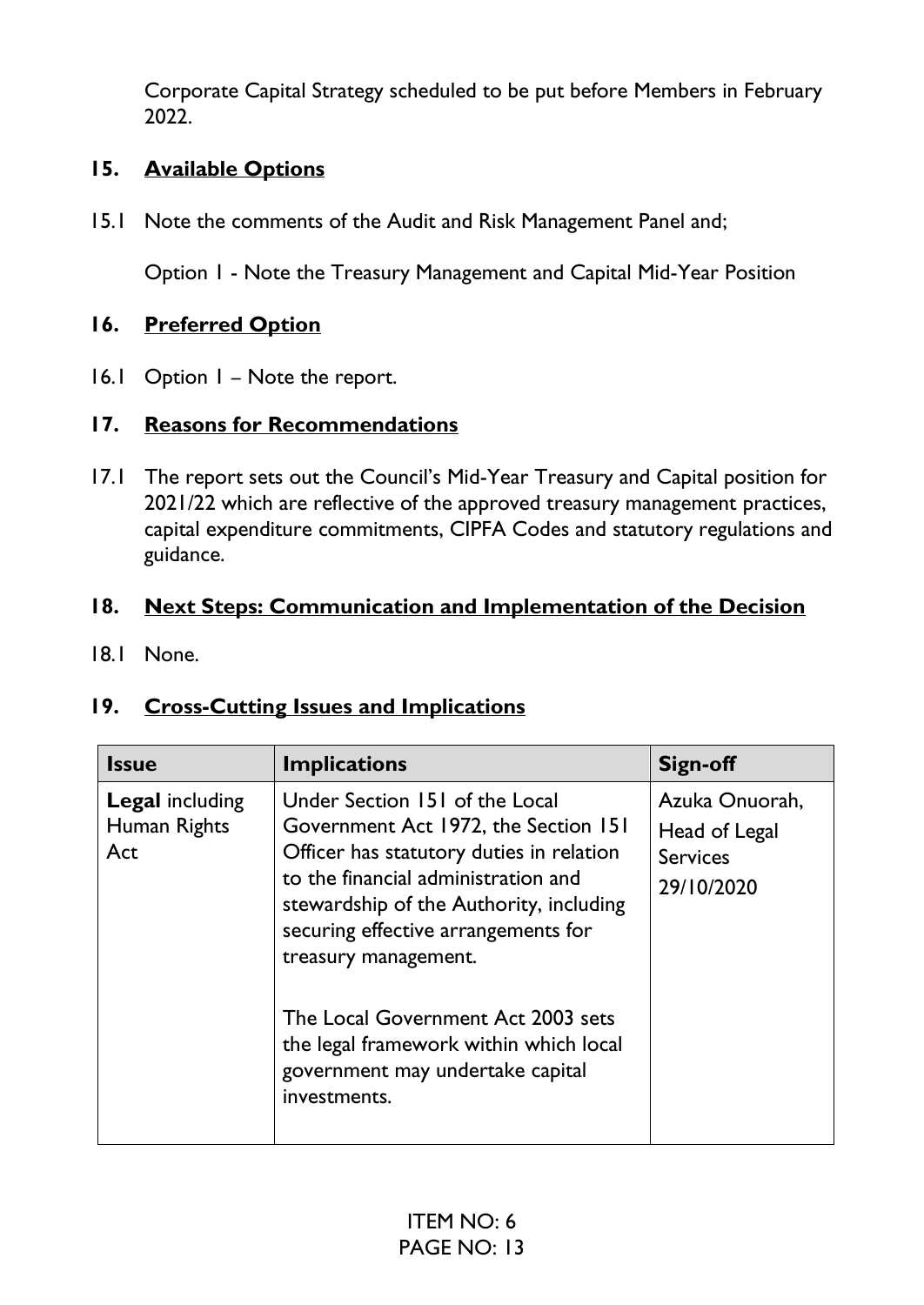|                                                                                   | Under the Responsibility for Functions<br>section of the Council's Constitution,<br>Full Council is the appropriate body to<br>approve the recommendations in<br>paragraphs 1.3.<br>The Treasury Management and<br>Corporate Capital Strategies strengthen<br>the Council's corporate governance<br>processes around treasury management,<br>capital investment, the delivery of the<br>capital programme and the use of the<br>Council's assets.<br>The legal implications for each individual<br>scheme which is brought forward<br>pursuant to the Corporate Capital<br>Strategy will be considered when<br>approval is sought for that particular<br>scheme. Each scheme within the capital<br>programme will be approved in<br>accordance with the Council's<br>Constitution. |                                                                                                   |
|-----------------------------------------------------------------------------------|------------------------------------------------------------------------------------------------------------------------------------------------------------------------------------------------------------------------------------------------------------------------------------------------------------------------------------------------------------------------------------------------------------------------------------------------------------------------------------------------------------------------------------------------------------------------------------------------------------------------------------------------------------------------------------------------------------------------------------------------------------------------------------|---------------------------------------------------------------------------------------------------|
| <b>Finance</b> and<br>other resources<br>including<br>procurement<br>implications | The Mid-Year Treasury Management<br>and Capital Programme update is a<br>position statement and reflects the<br>financial position of prior decisions, as<br>such no new Financial Implications arise<br>from this report.                                                                                                                                                                                                                                                                                                                                                                                                                                                                                                                                                         | Michael<br>Horbatchewskyj<br>Accountancy<br><b>Business Change</b><br>Manager (P&I)<br>15/11/2021 |
| <b>Equalities</b>                                                                 | The decisions recommended through<br>this paper have a remote or low<br>relevance to the substance of the<br>Equality Act. There is no apparent<br>equality impact on end users.                                                                                                                                                                                                                                                                                                                                                                                                                                                                                                                                                                                                   | Michael<br>Horbatchewskyj<br>Accountancy<br><b>Business Change</b><br>Manager (P&I)<br>15/11/2021 |
| <b>Climate change</b>                                                             | There are no direct implication on the<br>Councils Carbon Neutral commitment,                                                                                                                                                                                                                                                                                                                                                                                                                                                                                                                                                                                                                                                                                                      | Michael<br>Horbatchewskyj                                                                         |